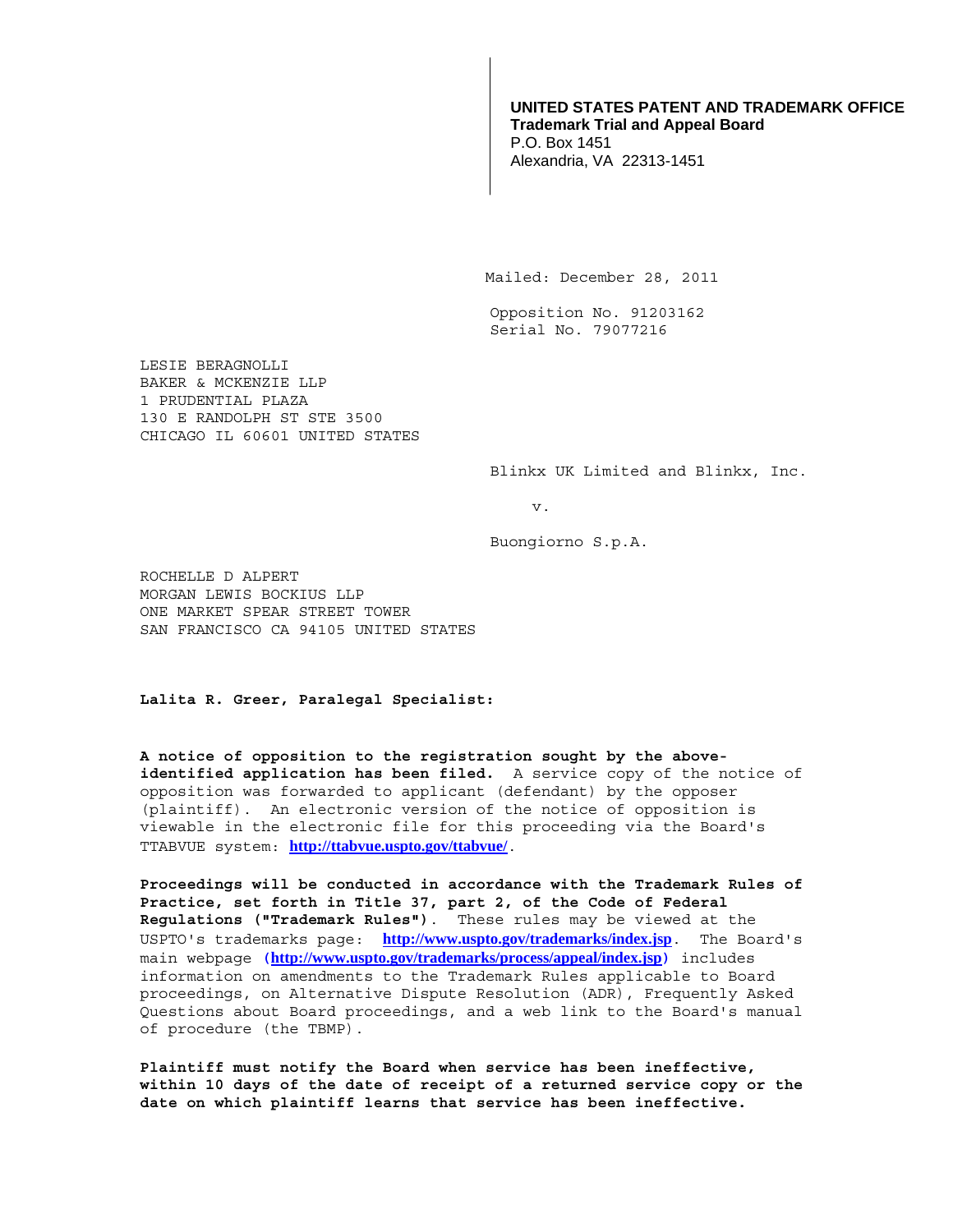Plaintiff has no subsequent duty to investigate the defendant's whereabouts, but if plaintiff by its own voluntary investigation or through any other means discovers a newer correspondence address for the defendant, then such address must be provided to the Board. Likewise, if by voluntary investigation or other means the plaintiff discovers information indicating that a different party may have an interest in defending the case, such information must be provided to the Board. The Board will then effect service, by publication in the Official Gazette if necessary. *See* Trademark Rule 2.118. In circumstances involving ineffective service or return of defendant's copy of the Board's institution order, the Board may issue an order noting the proper defendant and address to be used for serving that party.

**Defendant's ANSWER IS DUE FORTY DAYS after the mailing date of this order.** (*See* Patent and Trademark Rule 1.7 for expiration of this or any deadline falling on a Saturday, Sunday or federal holiday.) **Other deadlines the parties must docket or calendar are either set forth below (if you are reading a mailed paper copy of this order) or are included in the electronic copy of this institution order viewable in the Board's TTABVUE system at the following web address: http://ttabvue.uspto.gov/ttabvue/**.

Defendant's answer and any other filing made by any party must include proof of service. *See* Trademark Rule 2.119. **If they agree to, the parties may utilize electronic means, e.g., e-mail or fax, during the proceeding for forwarding of service copies.** *See* Trademark Rule 2.119(b)(6).

The parties also are referred in particular to Trademark Rule 2.126, which pertains to the form of submissions. **Paper submissions, including but not limited to exhibits and transcripts of depositions, not filed in accordance with Trademark Rule 2.126 may not be given consideration or entered into the case file.**

| Time to Answer                          | 2/6/2012   |
|-----------------------------------------|------------|
| Deadline for Discovery Conference       | 3/7/2012   |
| Discovery Opens                         | 3/7/2012   |
| Initial Disclosures Due                 | 4/6/2012   |
| Expert Disclosures Due                  | 8/4/2012   |
| Discovery Closes                        | 9/3/2012   |
| Plaintiff's Pretrial Disclosures        | 10/18/2012 |
| Plaintiff's 30-day Trial Period Ends    | 12/2/2012  |
| Defendant's Pretrial Disclosures        | 12/17/2012 |
| Defendant's 30-day Trial Period Ends    | 1/31/2013  |
| Plaintiff's Rebuttal Disclosures        | 2/15/2013  |
| Plaintiff's 15-day Rebuttal Period Ends | 3/17/2013  |

**As noted in the schedule of dates for this case, the parties are required to have a conference to discuss: (1) the nature of and basis for their respective claims and defenses, (2) the possibility of settling the case or at least narrowing the scope of claims or defenses,**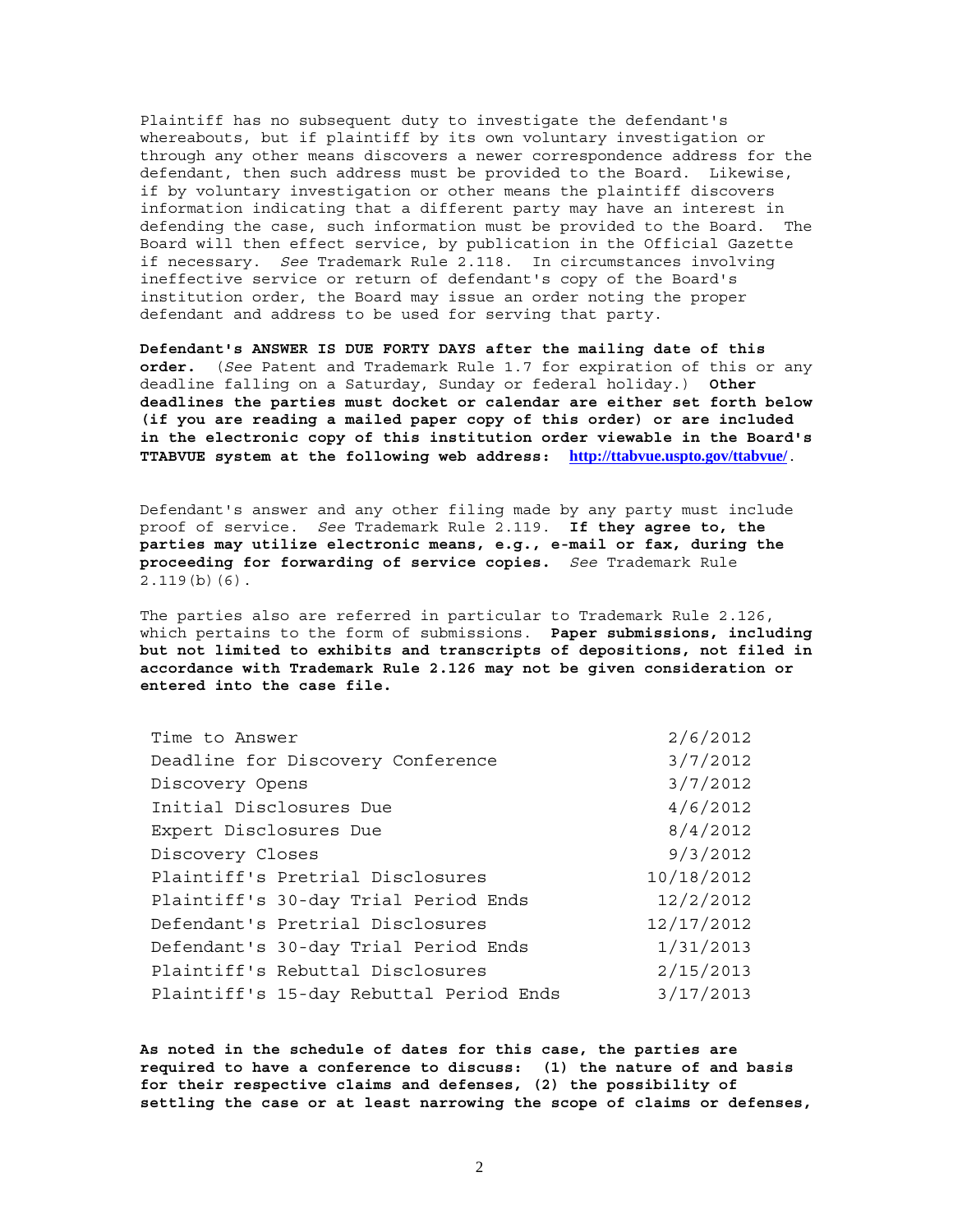**and (3) arrangements relating to disclosures, discovery and introduction of evidence at trial, should the parties not agree to settle the case.** *See* Trademark Rule 2.120(a)(2). Discussion of the first two of these three subjects should include a discussion of whether the parties wish to seek mediation, arbitration or some other means for resolving their dispute. Discussion of the third subject should include a discussion of whether the Board's Accelerated Case Resolution (ACR) process may be a more efficient and economical means of trying the involved claims and defenses. Information on the ACR process is available at the Board's main webpage. Finally, if the parties choose to proceed with the disclosure, discovery and trial procedures that govern this case and which are set out in the Trademark Rules and Federal Rules of Civil Procedure, then they must discuss whether to alter or amend any such procedures, and whether to alter or amend the Standard Protective Order (further discussed below). Discussion of alterations or amendments of otherwise prescribed procedures can include discussion of limitations on disclosures or discovery, willingness to enter into stipulations of fact, and willingness to enter into stipulations regarding more efficient options for introducing at trial information or material obtained through disclosures or discovery.

The parties are required to conference in person, by telephone, or by any other means on which they may agree. A Board interlocutory attorney or administrative trademark judge will participate in the conference, upon request of any party, provided that such participation is requested no later than ten (10) days prior to the deadline for the conference. *See* Trademark Rule 2.120(a)(2). The request for Board participation must be made through the Electronic System for Trademark Trials and Appeals (ESTTA) or by telephone call to the interlocutory attorney assigned to the case, whose name can be found by referencing the TTABVUE record for this case at **http://ttabvue.uspto.gov/ttabvue**/. The parties should contact the assigned interlocutory attorney or file a request for Board participation through ESTTA only after the parties have agreed on possible dates and times for their conference. Subsequent participation of a Board attorney or judge in the conference will be by telephone and the parties shall place the call at the agreed date and time, in the absence of other arrangements made with the assigned interlocutory attorney.

**The Board's Standard Protective Order is applicable to this case, but the parties may agree to supplement that standard order or substitute a protective agreement of their choosing, subject to approval by the Board.** The standard order is available for viewing at: **http://www.uspto.gov/trademarks/process/appeal/guidelines/stndagmnt.jsp**. Any party without access to the web may request a hard copy of the standard order from the Board. The standard order does not automatically protect a party's confidential information and its provisions must be utilized as needed by the parties. *See* Trademark Rule 2.116(g).

**Information about the discovery phase of the Board proceeding is available in chapter 400 of the TBMP. By virtue of amendments to the Trademark Rules effective November 1, 2007, the initial disclosures and expert disclosures scheduled during the discovery phase are required only in cases commenced on or after that date.** The TBMP has not yet been amended to include information on these disclosures and the parties are referred to the August 1, 2007 Notice of Final Rulemaking (72 Fed. Reg. 42242) posted on the Board's webpage. The deadlines for pretrial